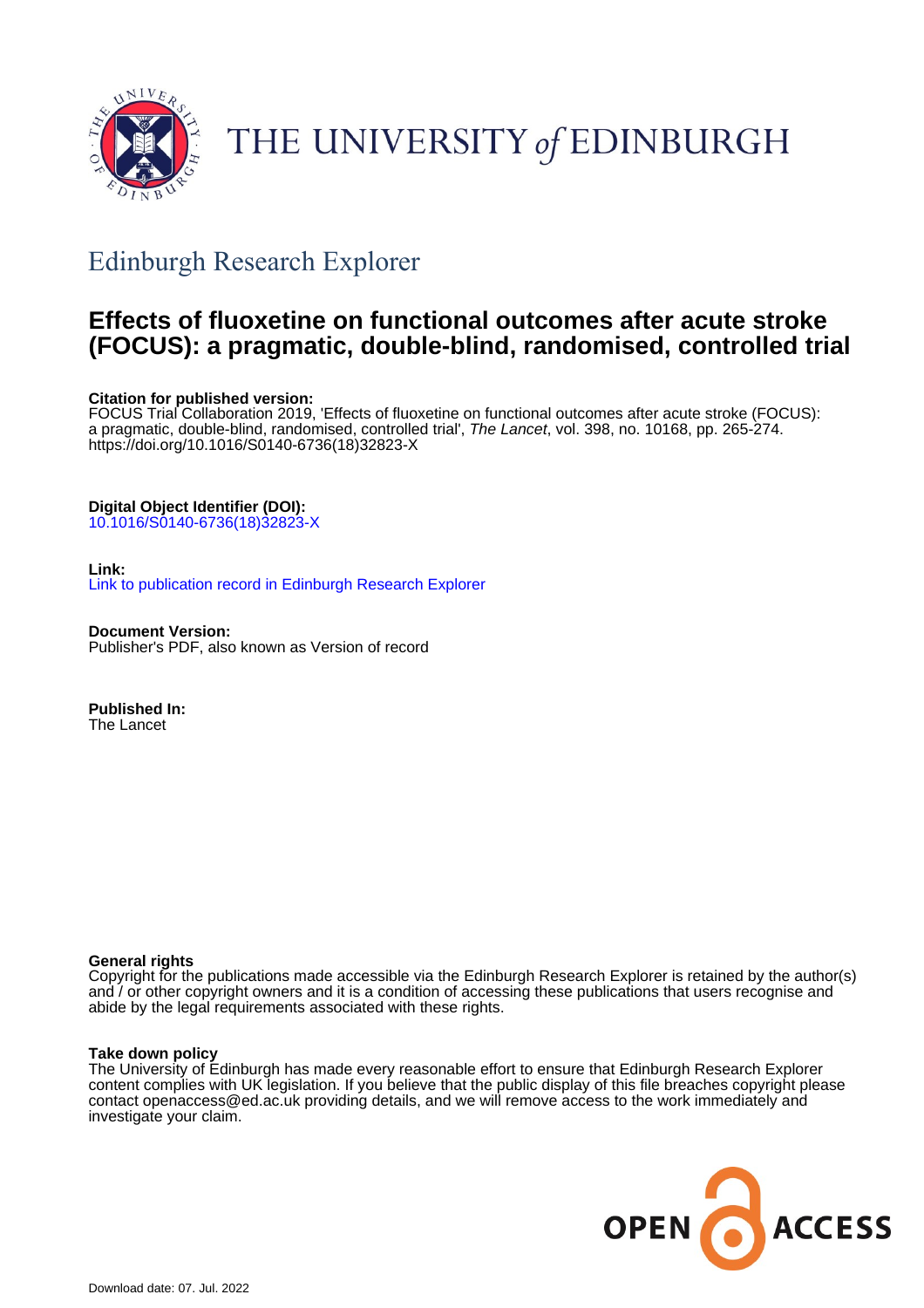## **Articles**

## **Effects of fluoxetine on functional outcomes after acute stroke (FOCUS): a pragmatic, double-blind, randomised, controlled trial**

*FOCUS Trial Collaboration\**

#### **Summary**

**Background Results of small trials indicate that fluoxetine might improve functional outcomes after stroke. The FOCUS trial aimed to provide a precise estimate of these effects.**

**Methods FOCUS was a pragmatic, multicentre, parallel group, double-blind, randomised, placebo-controlled trial done at 103 hospitals in the UK. Patients were eligible if they were aged 18 years or older, had a clinical stroke diagnosis, were enrolled and randomly assigned between 2 days and 15 days after onset, and had focal neurological deficits. Patients were randomly allocated fluoxetine 20 mg or matching placebo orally once daily for 6 months via a web-based system by use of a minimisation algorithm. The primary outcome was functional status, measured with the modified Rankin Scale (mRS), at 6 months. Patients, carers, health-care staff, and the trial team were masked to treatment allocation. Functional status was assessed at 6 months and 12 months after randomisation. Patients were analysed according to their treatment allocation. This trial is registered with the ISRCTN registry, number ISRCTN83290762.**

**Findings Between Sept 10, 2012, and March 31, 2017, 3127 patients were recruited. 1564 patients were allocated fluoxetine and 1563 allocated placebo. mRS data at 6 months were available for 1553 (99∙3%) patients in each treatment group. The distribution across mRS categories at 6 months was similar in the fluoxetine and placebo groups (common odds ratio adjusted for minimisation variables 0∙951 [95% CI 0∙839–1∙079]; p=0∙439). Patients allocated fluoxetine were less likely than those allocated placebo to develop new depression by 6 months (210 [13∙43%] patients** *vs* **269 [17·21%]; difference 3∙78% [95% CI 1∙26–6∙30]; p=0∙0033), but they had more bone fractures (45 [2∙88%]** *vs* **23 [1∙47%]; difference 1∙41% [95% CI 0∙38–2∙43]; p=0∙0070). There were no significant differences in any other event at 6 or 12 months.**

**Interpretation Fluoxetine 20 mg given daily for 6 months after acute stroke does not seem to improve functional outcomes. Although the treatment reduced the occurrence of depression, it increased the frequency of bone fractures. These results do not support the routine use of fluoxetine either for the prevention of post-stroke depression or to promote recovery of function.**

**Funding UK Stroke Association and NIHR Health Technology Assessment Programme.**

**Copyright** *©* **2018 The Author(s). Published by Elsevier Ltd. This is an Open Access article under the CC BY-NC-ND 4.0 license.**

#### **Introduction**

Each year, stroke affects around 9 million people worldwide for the first time and results in long-term disability for  $around 6.5 million people.<sup>1</sup> Fluoxetime, a selective$ serotonin reuptake inhibitor (SSRI), is used to treat depression and emotional lability after stroke. Many clinical and preclinical studies have suggested that SSRIs might improve outcomes after stroke through a range of mechanisms, which include enhancing neuroplasticity and promoting neurogenesis. In 2011, the results of the FLAME (FLuoxetine for motor recovery After acute ischaeMic strokE) trial indicated that fluoxetine enhanced motor recovery.2 In this double-blind, placebo-controlled, multicentre trial, 118 patients with ischaemic stroke and unilateral motor weakness, and a median National Institutes of Health Stroke Scale (NIHSS) score of 13, were randomly allocated between 5 and 10 days after stroke onset to receive fluoxetine 20 mg daily or placebo for

3 months. At day 90, the improvement from baseline in the Fugl-Meyer motor score was significantly greater in the fluoxetine group than in the placebo group. Additionally, the proportion of patients who were independent in daily living (with a modified Rankin Scale [mRS] score of 0–2) was significantly higher in the fluoxetine group than in the placebo group (26% *vs* 9%, p=0·015). More participants were free from depression at 3 months in the fluoxetine group than in the placebo group (93% *vs* 71%; p=0·002). A subsequent Cochrane systematic review<sup>3</sup> of SSRIs for stroke recovery identified 52 randomised controlled trials of SSRIs versus controls (in 4060 patients), but no others tested the effect of fluoxetine on functional outcomes measured with the mRS. The findings of the Cochrane review suggested that SSRIs might reduce post-stroke disability, although this estimate was based on a metaanalysis done across various measures of function and greater effects were seen if studies with increased risk of





Published **Online** December 5, 2018 http://dx.doi.org/10.1016/ S0140-6736(18)32823-X

See **Online/Comment** http://dx.doi.org/10.1016/ S0140-6736(18)32983-0

\*Members of the writing group are listed at the end of the Article; all members of the FOCUS Trial Collaboration are listed in the appendix

Correspondence to: Prof Martin Dennis, Centre for Clinical Brain Sciences, University

of Edinburgh, Edinburgh EH16 4SB, UK **martin.dennis@ed.ac.uk**

See **Online** for appendix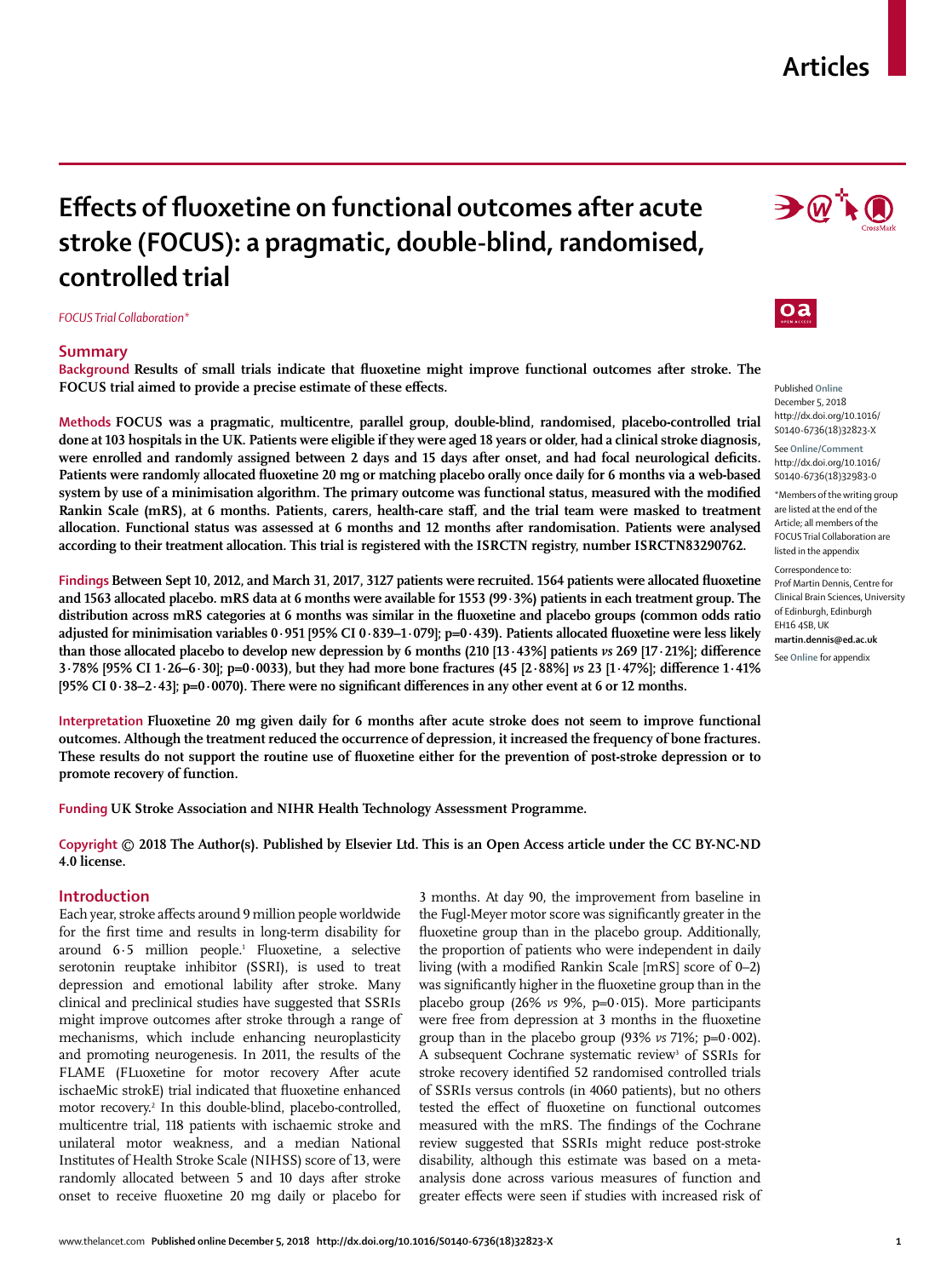#### **Research in context**

#### **Evidence before this study**

We searched the literature in July, 2018, using the same search strategy as that of a 2012 Cochrane review. In addition to the FLAME (FLuoxetine for motor recovery After acute ischaeMic strokE) trial we identified three other small, randomised, placebo-controlled trials of fluoxetine, which enrolled patients who did not have depression at recruitment and which reported the modified Rankin Scale (mRS) during follow-up. These three trials recruited a total of 154 patients and reported improvements in the mRS in those allocated fluoxetine, but two trials (n=122) did not publish their mRS data in a format that would facilitate a meta-analysis. The FLAME trial indicated that fluoxetine, when given to patients with a recent ischaemic stroke, a motor deficit, and a median National Institutes of Health Stroke Scale (NIHSS) of 13, improved recovery in motor function as measured by the Fugl-Meyer motor score at about 3 months. In a published post-hoc analysis, the proportion of patients who were independent in daily living (mRS 0–2) was significantly higher in the fluoxetine group than in the placebo

bias were retained and patients with depression were included. Although promising, data from the FLAME trial and the Cochrane review were not sufficiently compelling to alter stroke treatment guidelines or to alleviate concerns that any possible benefits might be offset by serious adverse reactions.<sup>4</sup>

The primary aim of the Fluoxetine Or Control Under Supervision (FOCUS) trial was to ascertain whether patients with a clinical stroke diagnosis would have improved functional outcomes with a 6-month course of fluoxetine compared with placebo. Important secondary aims were to identify any other benefits or harms and to assess whether any benefits persisted from the end of the treatment period to 12 months after stroke.

#### **Methods**

#### **Study design and patients**

FOCUS was a pragmatic, multicentre, parallel group, double-blind, randomised, placebo-controlled trial done at 103 hospitals in the UK. The protocol and statistical analysis plan were published before completion of follow-up.5,6

Patients were eligible if they were aged 18 years or older; had a clinical diagnosis of acute stroke with brain imaging compatible with intracerebral haemorrhage or ischaemic stroke (including a normal brain scan); were randomly assigned between 2 days and 15 days after stroke onset; and had a persisting focal neurological deficit at the time of randomisation that was severe enough to warrant 6 months of treatment from the patient's or carer's perspective.

Patients were excluded if they had subarachnoid haemorrhage except where secondary to a primary intracerebral haemorrhage; they were unlikely to be group (26% *vs* 9%, p=0∙015). However, an ordinal analysis of the mRS data did not show a significant difference between groups (common odds ratio 1∙501 [95% CI 0∙757–2·974]; p=0∙2446).

#### **Added value of this study**

The results of the Fluoxetine Or Control Under Supervision (FOCUS) trial suggest that fluoxetine 20 mg given orally daily for 6 months after acute stroke does not improve functional outcomes. Although the treatment might lead to a reduction in the occurrence of depression, it also seems to increase the frequency of bone fractures. These results do not support the routine use of fluoxetine either for prevention of post-stroke depression or to promote recovery of function.

#### **Implications of all the available evidence**

Ongoing trials might be able to confirm the external generalisability of these findings to different populations, and a planned individual patient data meta-analysis could clarify whether any subgroups might benefit from fluoxetine and provide more precise estimates of any harms.

available for follow-up for the following 12 months; they were unable to speak English and had no close family member available to help with follow-up; they had another life-threatening illness (eg, advanced cancer) that would make 12-month survival unlikely; they had a history of epileptic seizures; they had a history of allergy to fluoxetine; they had contraindications to fluoxetine, including hepatic impairment (alanine aminotransferase more than three times the upper normal limit) or renal impairment (creatinine >180 µmol/L); they were pregnant or breastfeeding, or women of childbearing age not taking contraception; they had a previous drug overdose or attempted suicide; they were already enrolled into a controlled trial of an investigational medicinal product; they had current or recent (within the last month) depression treated with an SSRI; or they were taking or had, in the past 5 weeks, taken medications that have a potentially serious interaction with fluoxetine.

Patients (or their carers or relatives if patients had mental incapacity) provided written informed consent.

We monitored the quality and integrity of the accumulating clinical data according to a protocol agreed with the study sponsors (the Academic and Clinical Central Office for Research and Development [ACCORD] representing the University of Edinburgh and NHS Lothian), which involved central statistical monitoring, supplemented by onsite monitoring and detailed source data verification in the coordinating centre and triggered visits when patterns in the data at a centre seemed anomalous. All FOCUS monitoring procedures were compliant with requirements of the study sponsors, the ethics committee and regulatory agencies, and they met all appropriate regulatory and good clinical practice requirements. All baseline data, inpatient data, and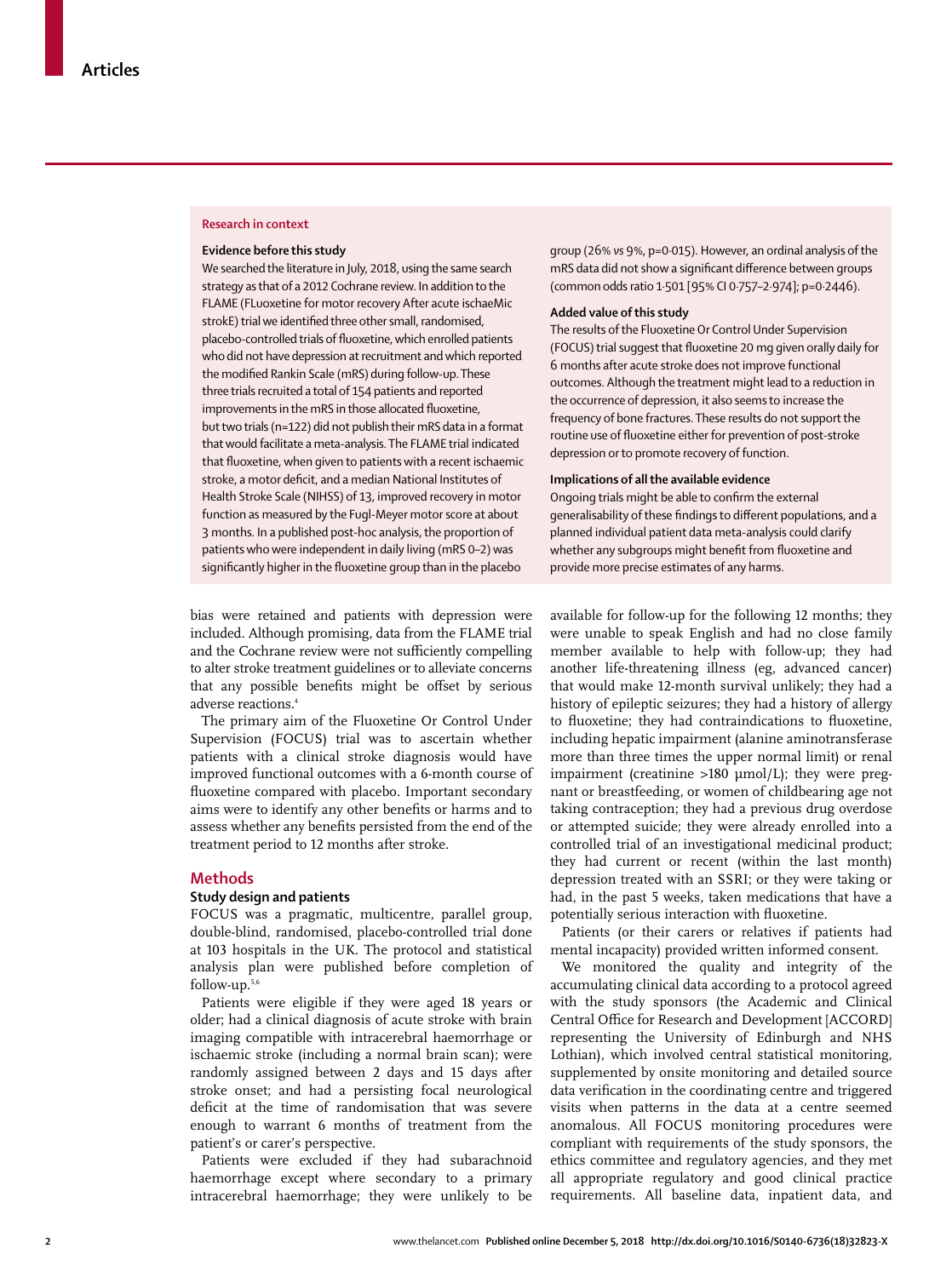6-month and 12-month outcome data were subject to verification checks built into the randomisation and data management system.

During recruitment, interim analyses of baseline and follow-up data were supplied, in strict confidence at least once every year, to the chairman of the data monitoring committee. In light of these analyses, the data monitoring committee advised the chairman of the trial steering committee whether, in their view, the randomised comparisons provided "proof beyond reasonable doubt" that for all, or some, patients the treatment was clearly indicated or contraindicated, and evidence that might reasonably be expected to materially influence future patient management.

The protocol was approved by the Scotland A Multicentre Research Ethics Committee (Dec 21, 2011). The study was jointly sponsored by the University of Edinburgh and NHS Lothian. The full protocol is available in the appendix.

#### **Randomisation and masking**

Patients were randomly assigned in a 1:1 ratio to receive fluoxetine or placebo, by use of a centralised randomisation system. The clinician entered the patient's baseline data into a secure web-based randomisation system hosted by the University of Edinburgh. After the data were checked for completeness and consistency, the system generated a unique study identification number and a treatment pack number, which corresponded to either fluoxetine or placebo. A minimisation algorithm<sup>7</sup> was used to achieve optimum balance between treatment groups for the following factors: delay since stroke onset (2–8 days *vs* 9–15 days), computer-generated prediction of 6-month outcome (probability of  $mRS<sup>s</sup>$  0 to 2 was ≤0∙15 *vs* >0∙15 based on the six simple variable [SSV] model9 ), and presence of a motor deficit or aphasia (according to the NIHSS).10 The SSV model includes the patient's age; whether the patient is independent in activities of daily living before the stroke; whether they are living alone before the stroke; whether they are able to lift both arms off the bed; whether they are able to walk unassisted; whether they are able to talk, and whether they are not confused.<sup>9</sup> The randomising clinicians in each centre had received training and certification in the application of the NIHSS. The system also incorporated an element of randomisation over and above the minimisation algorithm, so that it allocated patients to the treatment group that minimised the difference between groups with a probability of 0∙8 rather than 1∙0.7

Patients, their families, and the health-care team including the pharmacist, staff in the coordinating centre, and anyone involved in outcome assessments were all masked to treatment allocation by use of a placebo capsule that was visually identical to the fluoxetine capsules even when broken open. An emergency unblinding system was available but was designed so that those in the coordinating centre and those doing follow-up remained masked to treatment allocation.

#### **Procedures**

Fluoxetine 20 mg or placebo were administered to patients orally once daily for 6 months. The study medication (active and placebo) was manufactured by Unichem (Goa, India), imported by Niche Generics Ltd (Hitchin, UK), purchased from Discovery Pharmaceuticals Ltd (Castle Donington, UK), and quality assured, packaged, labelled, and distributed by Sharp Clinical Services. Patients were supplied with 186 capsules and were prescribed the study medication (20 mg capsules of fluoxetine or placebo capsule) to be taken daily. If a patient was unable to swallow capsules and had an enteral feeding tube in place, the capsules were broken open and the contents put down the tube according to accepted methods.<sup>11</sup> We measured adherence to the study medication by recording the date of the first and last dose taken, the number of missed doses while in hospital, capsule counts when unused capsules were returned, and estimated adherence at the 6-month follow-up. We recorded the reasons for stopping the study medication early. Our primary measure of adherence was the best estimate of the interval between the first and last dose based on all the information available. Therefore, for a particular patient a capsule count might lead us to modify the estimate of the timing of the last dose.

#### **Outcomes**

The primary outcome was functional status, measured with the mRS, at the 6-month follow-up. We used the simplified mRS questionnaire (smRSq) delivered by post.8,12,13 Among those without a complete postal questionnaire, a telephone interview was done for any further clarification, for completion of missing items, or for the whole questionnaire. Those doing telephone assessments (chief investigators or other staff at the coordinating centre) were trained in their use.

Secondary outcomes were survival at 6 and 12 months, functional status at 12 months (mRS), and health status with the Stroke Impact Scale (SIS; for each of nine domains on which the patient scores  $0-100$ ).<sup>14–18</sup> Arm, hand, leg, and foot strength; hand function; mobility; communication and understanding; memory and think\_ ing; mood and emotions; daily activities; and participation in work, leisure, and social activities were assessed by a Likert scale. Overall rating of recovery was assessed on a visual analogue scale. Mood was assessed with the Mental Health Inventory (MHI-5).<sup>19,20</sup> Fatigue was measured on the Vitality subscale of SF36.21,22 Health-related quality of life was measured with the EuroQoL-5 Dimensions-5 Levels (EQ5D-5L) to generate utilities.<sup>23</sup> The following adverse events and safety outcomes were systematically recorded: recurrent stroke including ischaemic and haemorrhagic strokes, acute coronary syndromes, epileptic seizures, hyponatraemia (<125 mmol/L), upper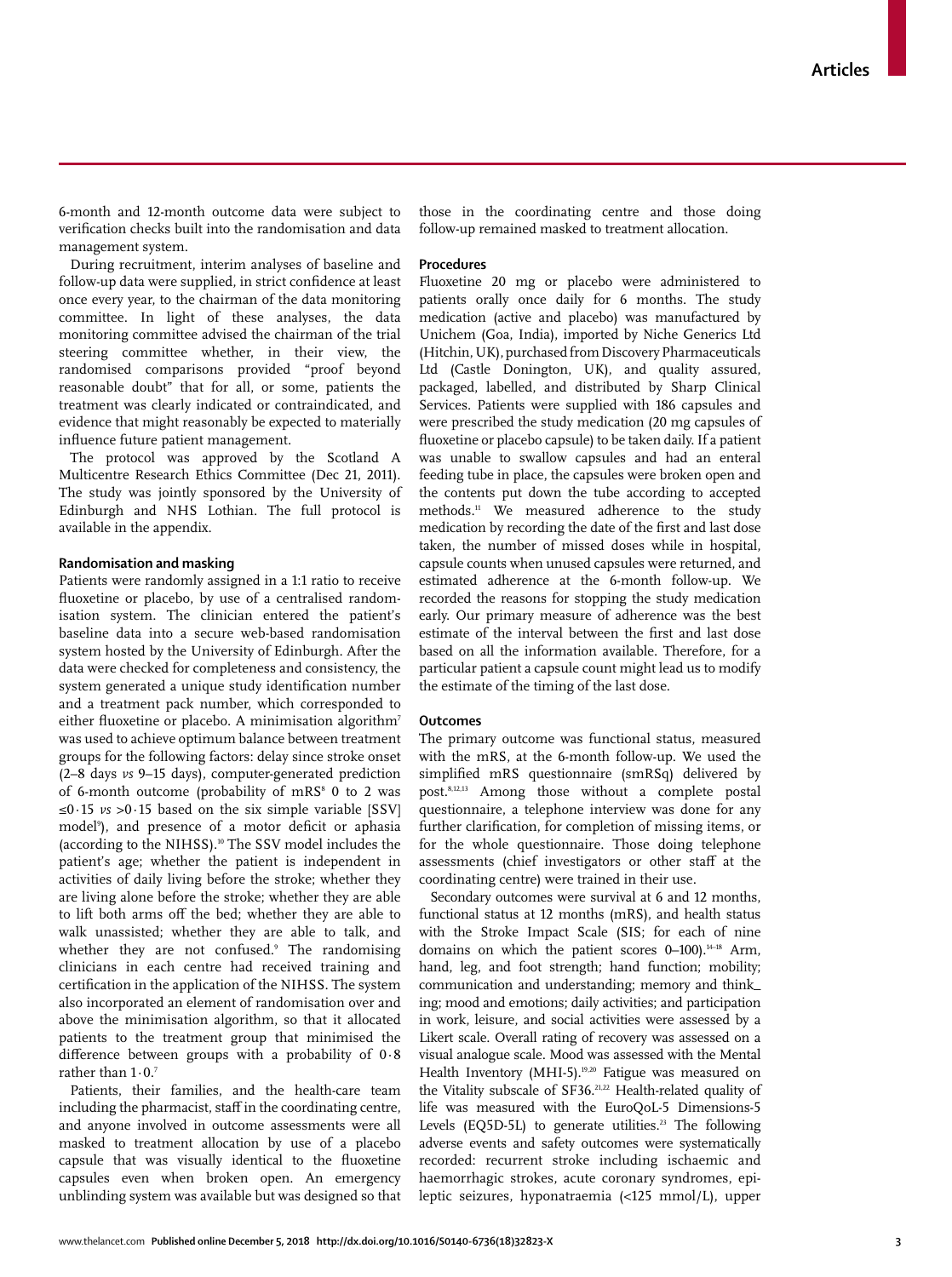gastrointestinal bleeding, other major bleeding (lower gastrointestinal, extracranial, subdural, extradural, and subarachnoid), poorly controlled diabetes including hyperglycaemia (>22 mmol/L) and symptomatic hypoglycaemia, falls resulting in injury, bone fractures, new depression (including a diagnosis made by their treating clinician and initiation of a new antidepressant prescription), and self-harm.

The recruiting hospitals monitored adherence, identified adverse events in hospital, and completed the follow-up form at hospital discharge or death in hospital. National coordinating centre staff followed up patients at 6 months and 12 months to measure the primary and secondary outcomes. Data on adverse events and medications were also collected from patients' general practitioners at 6 months and 12 months.

Our protocol stipulated that if patients developed depression that a clinician wished to treat with an antidepressant during the treatment period, then the clinician should continue the study medication and avoid



#### *Figure 1:* **Trial profile**

mRS=modified Rankin Scale. \*1544 inpatients with discharge form; 20 recruited as outpatients. †1536 inpatients with discharge form; 27 recruited as outpatients.

the use of an SSRI if possible, and instead use either mirtazapine, trazadone, or a tricyclic antidepressant. We monitored the use of all antidepressants during follow-up.

#### **Statistical analysis**

We aimed to recruit at least 3000 patients. We estimated that this sample size would allow us to identify a treatment effect size of fluoxetine in the FOCUS trial that we thought would be important to patients and health and social care services. This effect size would also justify a 6-month course of treatment. FOCUS had 90% power to identify an increase in the proportion of patients with good outcomes (ie, mRS of 0–2) from 39∙6% to 44∙7% (ie, an absolute difference of 5∙1 percentage points), based on an ordinal analysis expressed as a common odds ratio (OR) of 1·23.

The unmasked trial statistician (C Graham) prepared analyses of the accumulating data, which the data monitoring committee reviewed in strict confidence at least once a year. No other members of the trial team, trial steering committee, or patients had access to these analyses. Before recruitment was completed, and without input from the unmasked trial statistician or reference to the unblinded data, the trial steering committee prepared a detailed statistical analysis plan that was then published.6 For all primary analyses, including our primary analyses of adverse events and safety outcomes, we retained patients in the treatment group to which they were randomly allocated irrespective of the treatment they had actually received. We did a secondary safety analysis according to the treatment patients actually received rather than what they were randomly allocated (comparing those who received some fluoxetine in the first 6 months and those who received no fluoxetine).

Inevitably, some patients withdrew from the trial and were lost to follow-up. Some did not return follow-up questionnaires or left items blank. We excluded patients who had no follow-up data from the analyses, and did sensitivity analyses to assess the effect of these exclusions on the results.

For our primary outcome we did an ordinal analysis expressing the result as a common OR and 95% CI, where a common OR in favour of placebo is less than 1·0, adjusted with logistic regression for the variables in the minimisation algorithm. We did Cox proportional hazards modelling to analyse the effect of treatment on survival up to 12 months, also adjusting for variables included in our minimisation algorithm. We compared the frequency of outcome events by calculating the differences in proportions between treatment groups with their 95% CIs and p values. We present the median scores on the SIS, MHI-5, and the Vitality subscale of the SF36, and EQ5D-5L with the IQRs and p value derived by non-parametric methods (Mann-Whitney test). For all these scales, higher values represent better outcomes.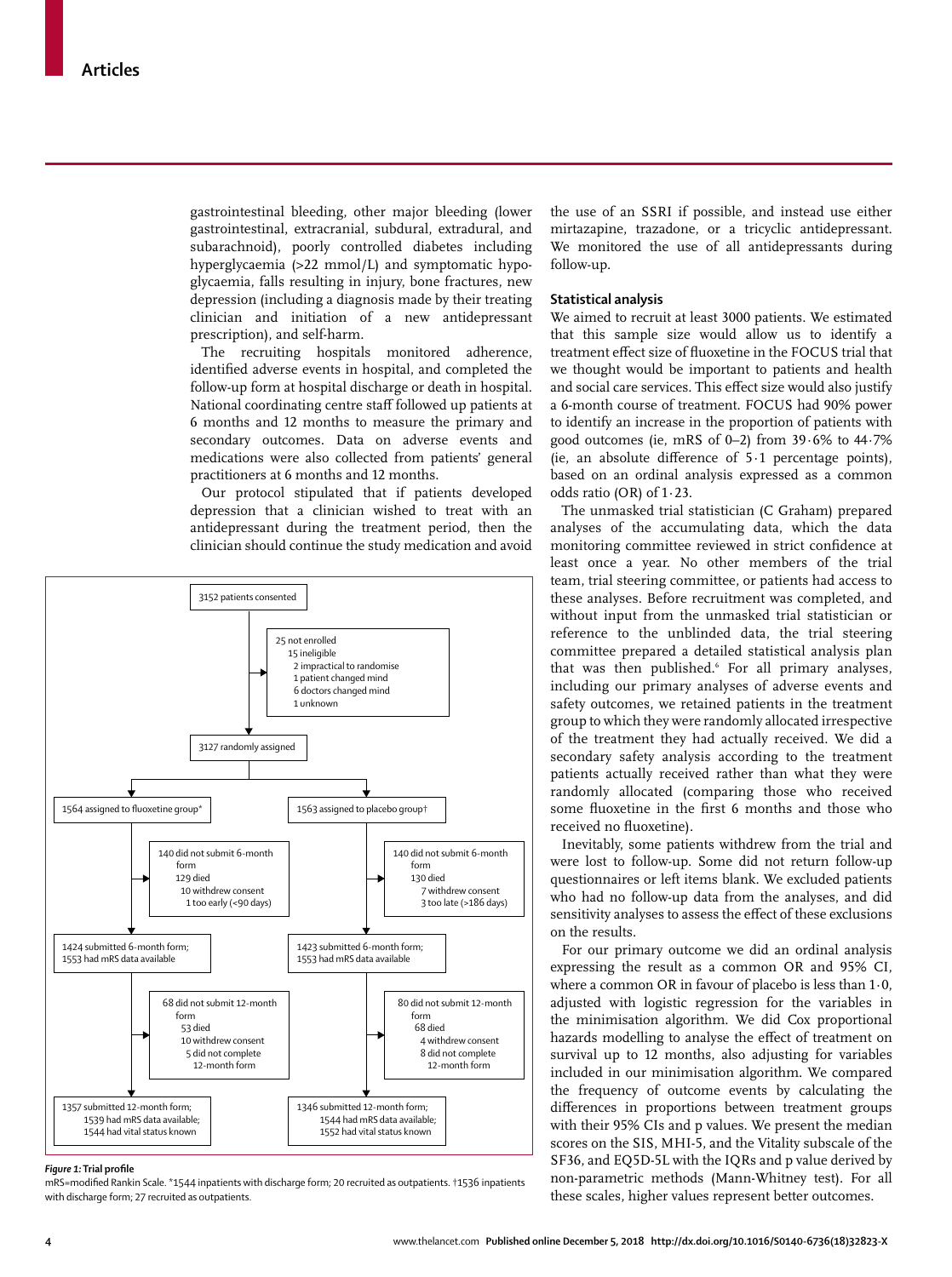|                                                        | <b>Fluoxetine</b><br>$(n=1564)$    | Placebo<br>$(n=1563)$   |  |
|--------------------------------------------------------|------------------------------------|-------------------------|--|
| Sex                                                    |                                    |                         |  |
| Women                                                  | 589 (38%)                          | 616 (39%)               |  |
| Men                                                    | 975 (62%)                          | 947 (61%)               |  |
| Age                                                    |                                    |                         |  |
| Age ≤70 years                                          | 666 (43%)                          | 664 (42%)               |  |
|                                                        |                                    |                         |  |
| Age >70 years                                          | 898 (57%)<br>71.2(12.4)            | 899 (58%)<br>71.5(12.1) |  |
| Mean age, years<br>Ethnicity                           |                                    |                         |  |
| Asian                                                  | 30(2%)                             |                         |  |
| Black                                                  |                                    | 31(2%)                  |  |
|                                                        | 35(2%)                             | 29 (2%)                 |  |
| Chinese                                                | $0(0\%)$                           | 1(0%)                   |  |
| White                                                  | 1495 (96%)                         | 1493 (96%)              |  |
| Other                                                  | 4(0%)                              | 9(1%)                   |  |
| Marital status                                         |                                    |                         |  |
| Married                                                | 879 (56%)                          | 846 (54%)               |  |
| Partner                                                | 93 (6%)                            | 91 (6%)                 |  |
| Divorced or separated                                  | 109 (7%)                           | 100 (6%)                |  |
| Widowed                                                | 337 (22%)                          | 354 (23%)               |  |
| Single                                                 | 124 (8%)                           | 150 (10%)               |  |
| Other                                                  | 22 (1%)                            | 22 (1%)                 |  |
| Living arrangement                                     |                                    |                         |  |
| Living with someone else                               | 1057 (68%)                         | 1034 (66%)              |  |
| Lives alone                                            | 485 (31%)                          | 516 (33%)               |  |
| Living in an institution                               | 10 (1%)                            | 4(0%)                   |  |
| Other                                                  | 12 (1%)                            | 9(1%)                   |  |
| Employment status                                      |                                    |                         |  |
| Full-time employment                                   | 287 (18%)                          | 258 (17%)               |  |
| Part-time employment                                   | 76 (5%)                            | 70 (4%)                 |  |
| Retired                                                | 1122 (72%)                         | 1134 (73%)              |  |
| Unemployed or disabled                                 | 53 (3%)                            | 60 (4%)                 |  |
| Other                                                  | 26(2%)                             | 41 (3%)                 |  |
| Independent before stroke                              | 1431 (92%)                         | 1435 (92%)              |  |
| Previous medical history                               |                                    |                         |  |
| Coronary heart disease                                 | 281 (18%)                          | 300 (19%)               |  |
| Ischaemic stroke or TIA                                | 274 (18%)                          | 294 (19%)               |  |
| <b>Diabetes</b>                                        | 337 (22%)                          | 303 (19%)               |  |
| Hyponatraemia                                          | 19 (1%)                            | 26 (2%)                 |  |
| Intracranial bleed                                     | 27(2%)                             | 23 (1%)                 |  |
| Upper gastrointestinal bleed                           | 25 (2%)                            | 26 (2%)                 |  |
| <b>Bone fractures</b>                                  | 241 (15%)                          | 256 (16%)               |  |
| Depression                                             | 130 (8%)                           | 123 (8%)                |  |
| Stroke diagnosis                                       |                                    |                         |  |
| Non-stroke (final diagnosis)                           | 2(0%)                              | 2(0%)                   |  |
| Ischaemic stroke                                       | 1410 (90%)                         | 1406 (90%)              |  |
| Intracerebral haemorrhage                              | 154 (10%)                          | 157 (10%)               |  |
| OCSP classification of ischaemic strokes <sup>24</sup> |                                    |                         |  |
| Total anterior circulation infarct                     | 318 (20%)                          | 317 (20%)               |  |
| Partial anterior circulation infarct                   | 561 (36%)                          | 553 (35%)               |  |
| Lacunar infarct                                        | 307 (20%)                          | 283 (18%)               |  |
| Posterior circulation infarct                          | 191 (12%)                          | 230 (15%)               |  |
| Uncertain                                              | 33(2%)                             | 23 (2%)                 |  |
|                                                        | (Table 1 continues in next column) |                         |  |

|                                                                                                                                                                                                                                                                                               | Fluoxetine<br>$(n=1564)$ | Placebo<br>$(n=1563)$   |  |  |  |
|-----------------------------------------------------------------------------------------------------------------------------------------------------------------------------------------------------------------------------------------------------------------------------------------------|--------------------------|-------------------------|--|--|--|
| (Continued from previous column)                                                                                                                                                                                                                                                              |                          |                         |  |  |  |
| Cause of stroke, modified TOAST classification <sup>25</sup>                                                                                                                                                                                                                                  |                          |                         |  |  |  |
| Large artery disease                                                                                                                                                                                                                                                                          | 278 (18%)                | 234 (15%)               |  |  |  |
| Small vessel disease                                                                                                                                                                                                                                                                          | 252 (16%)                | 218 (14%)               |  |  |  |
| Embolism from heart                                                                                                                                                                                                                                                                           | 377 (24%)                | 411 (26%)               |  |  |  |
| Another cause                                                                                                                                                                                                                                                                                 | 38 (2%)                  | 35(2%)                  |  |  |  |
| Unknown or uncertain                                                                                                                                                                                                                                                                          | 465 (30%)                | 508 (33%)               |  |  |  |
| Predictive variables                                                                                                                                                                                                                                                                          |                          |                         |  |  |  |
| Able to walk at time of<br>randomisation                                                                                                                                                                                                                                                      | 435 (28%)                | 412 (26%)               |  |  |  |
| Able to lift both arms off bed                                                                                                                                                                                                                                                                | 924 (59%)                | 935 (60%)               |  |  |  |
| Able to talk and not confused                                                                                                                                                                                                                                                                 | 1166 (75%)               | 1164 (74%)              |  |  |  |
| Predicted 6-month outcome based on SSV                                                                                                                                                                                                                                                        |                          |                         |  |  |  |
| Probability of being alive and<br>independent                                                                                                                                                                                                                                                 | 0.28<br>$(0.07 - 0.63)$  | 0.26<br>$(0.07 - 0.63)$ |  |  |  |
| $0.00$ to $\leq 0.15$                                                                                                                                                                                                                                                                         | 592 (38%)                | 591 (38%)               |  |  |  |
| >0.15 to 1.00                                                                                                                                                                                                                                                                                 | 972 (62%)                | 972 (62%)               |  |  |  |
| Neurological deficits                                                                                                                                                                                                                                                                         |                          |                         |  |  |  |
| <b>NIHSS</b>                                                                                                                                                                                                                                                                                  | $6(3-11)$                | $6(3-11)$               |  |  |  |
| Presence of a motor deficit                                                                                                                                                                                                                                                                   | 1361 (87%)               | 1361 (87%)              |  |  |  |
| Presence of aphasia                                                                                                                                                                                                                                                                           | 457 (29%)                | 449 (29%)               |  |  |  |
| Depression at baseline                                                                                                                                                                                                                                                                        |                          |                         |  |  |  |
| Current diagnosis of depression<br>(patient or proxy reported)                                                                                                                                                                                                                                | 26 (2%)                  | 18 (1%)                 |  |  |  |
| Taking a non-SSRI<br>antidepressant                                                                                                                                                                                                                                                           | 65 (4%)                  | 77 (5%)                 |  |  |  |
| Current mood, PHQ-2 <sup>26</sup>                                                                                                                                                                                                                                                             |                          |                         |  |  |  |
| 2 yes responses                                                                                                                                                                                                                                                                               | 81 (5%)                  | 60 (4%)                 |  |  |  |
| 1 yes response                                                                                                                                                                                                                                                                                | 136 (9%)                 | 130 (8%)                |  |  |  |
| 0 yes responses                                                                                                                                                                                                                                                                               | 1347 (86%)               | 1373 (88%)              |  |  |  |
| Delay (days) since stroke onset at randomisation                                                                                                                                                                                                                                              |                          |                         |  |  |  |
| Mean delay                                                                                                                                                                                                                                                                                    | 6.9(3.6)                 | 7.0(3.6)                |  |  |  |
| 2-8 days                                                                                                                                                                                                                                                                                      | 1070 (68%)               | 1072 (69%)              |  |  |  |
| $9-15$ days                                                                                                                                                                                                                                                                                   | 494 (32%)                | 491 (31%)               |  |  |  |
| Details of enrolment                                                                                                                                                                                                                                                                          |                          |                         |  |  |  |
| Enrolled as a hospital inpatient<br>(not outpatient clinic)                                                                                                                                                                                                                                   | 1544 (99%)               | 1536 (98%)              |  |  |  |
| Patient consented                                                                                                                                                                                                                                                                             | 1136 (73%)               | 1118 (72%)              |  |  |  |
| Proxy consented                                                                                                                                                                                                                                                                               | 428 (27%)                | 445 (28%)               |  |  |  |
| Data are n (%), mean (SD), or median (IQR). TIA=transient ischaemic attack.<br>OCSP=Oxfordshire Community Stroke Project. SSV=six simple variable.<br>NIHSS=National Institutes of Health Stroke Scale. SSRI=selective serotonin<br>reuptake inhibitor. PHQ-2=Patient Health Questionnaire 2. |                          |                         |  |  |  |
| Table 1: Patient characteristics at randomisation by allocated treatment                                                                                                                                                                                                                      |                          |                         |  |  |  |
|                                                                                                                                                                                                                                                                                               |                          |                         |  |  |  |

Prespecified subgroup analyses were the effect of treatment allocation on the primary outcome subdivided by key baseline variables described in our published statistical analysis plan,<sup>6</sup> including the probability of being alive and independent (0·00 to ≤0∙15 *vs* >0∙15 to 1·00); delay from stroke onset to randomisation (2–8 days *vs* 9–15 days), motor deficit (present or absent) or aphasia (present or absent), pathological type of stroke (ischaemic *vs* haemorrhagic), and age (≤70 years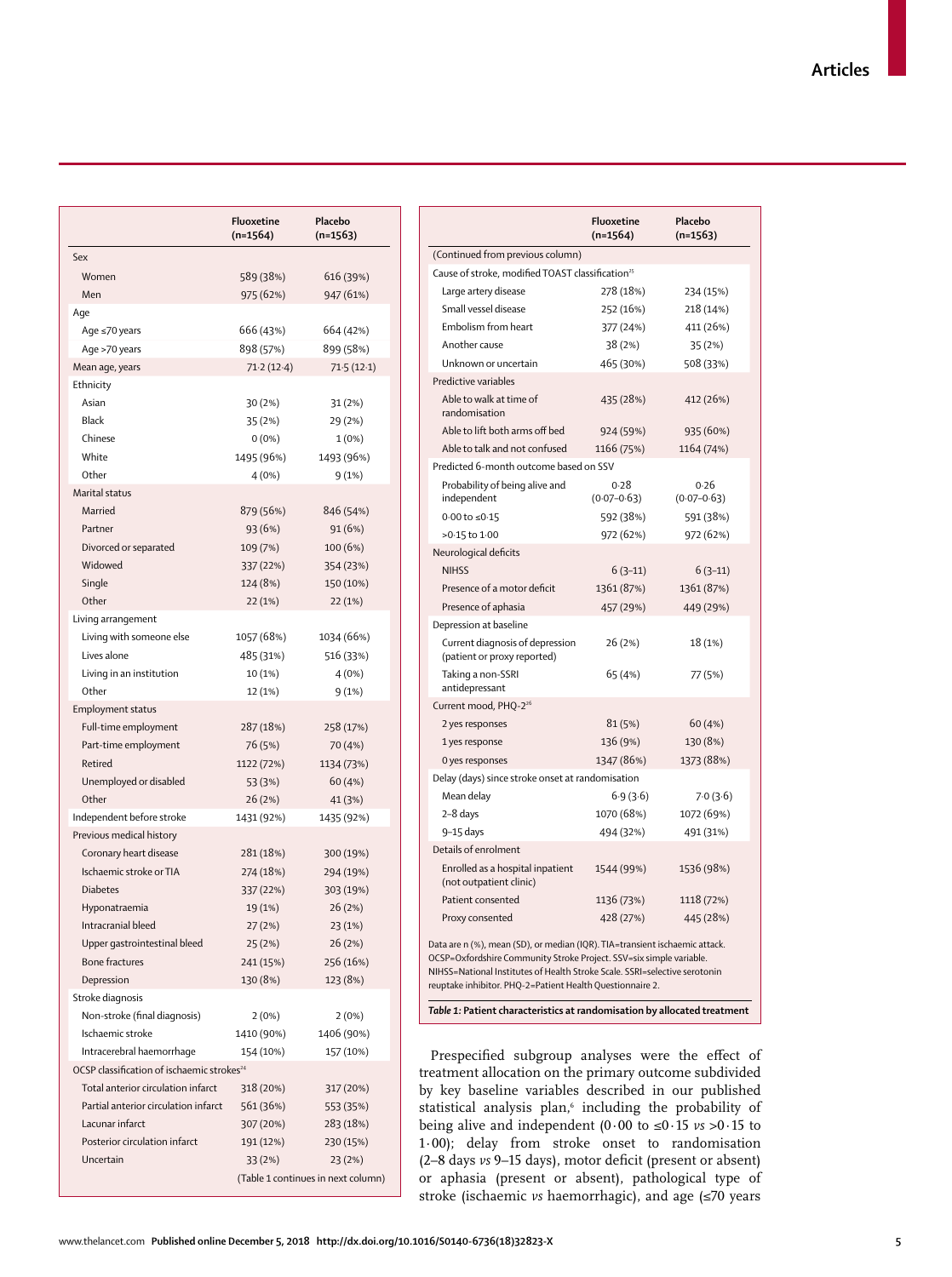

*Figure 2:* **Primary outcome of disability on the modified Rankin Scale at 6 months by treatment group** Ordinal analysis of the modified Rankin Scale (mRS) adjusted with logistic regression for the variables included in our minimisation algorithm. 1553 patients had mRS data available in each group; 11 patients in the fluoxetine group and ten in the placebo group had missing mRS data. Common odds ratio 0∙951 (95% CI 0∙839–1∙079), p=0∙439; adjusted for baseline variables.

> *vs* >70 years); ability to consent for themselves (yes or no); whether or not mood was assessable at baseline, and whether the patient was or was not depressed at baseline. Subgroup analyses were done by observing the change in log-likelihood when the interaction between the treatment and the subgroup was added into a logistic regression model. Statistical analyses were done with SAS, version 9.2.

> The study is registered with the ISRCTN registry, number ISRCTN83290762.

#### **Role of the funding source**

None of the funding organisations had any role in study design, data collection, data analysis, data interpretation, or writing of this report, or the decision to publish. The corresponding author had full access to all data in the study and had final responsibility for the decision to submit for publication.

#### **Results**

Between Sept 10, 2012, and March 31, 2017, 3152 patients consented and 3127 were enrolled. 25 patients were not enrolled; 15 were identified as ineligible between obtaining consent and randomisation and in nine cases the patients, their carer or family member, or their treating clinician changed their mind about participation in the trial (figure 1). Of the 3127 patients enrolled, 1564 were allocated fluoxetine and 1563 allocated placebo. 11 patients did not meet our eligibility criteria after randomisation: two in each group had a final diagnosis other than stroke, and seven others (three in the fluoxetine group and four in the placebo group) were identified as having exclusion criteria (eg, a history of epilepsy, self-harm, or some other contraindication to fluoxetine). Ineligible patients were retained in our intention-to-treat analyses. Baseline characteristics of the two treatment groups were well balanced (table 1) and were similar to those of unselected patients with stroke admitted to UK hospitals (appendix). 1393 (49%) of 2847 6-month follow-up assessments were obtained by postal questionnaire (693 in the fluoxetine group and 700 in the placebo group); the remainder required a telephone reminder or were completed by telephone interview (appendix). The emergency unblinding procedure was done in only three patients, all allocated fluoxetine (one at the request of a coroner, after the patient died, one for a suspected unexpected serious adverse reaction, and one because the responsible clinician felt that knowledge of the treatment would substantially alter their management of the patient).

The primary measure of adherence was the estimated duration of study medication (interval in days from first to last dose of study medication) based on all available data, including a capsule count, which was available in 398 (25%) of 1564 patients allocated fluoxetine, and 410 (26%) of 1563 allocated placebo. Patients returned a median of 32 capsules (IQR 10–135) in the fluoxetine group and 33 (11–139) in the placebo group. Our primary measure of adherence was available in 1417 (91%) patients in each group. The median duration of treatment was 185 days (IQR 149–186) in the fluoxetine group, and 183 days (136–186) in the placebo group. The median delay between randomisation and first dose was 0 days (IQR 0–1) in both treatment groups. 1519 (97%) patients in the fluoxetine group and 1494 (96%) in the placebo group received their first dose by day 2 after randomisation. The number and proportion of patients meeting our eligibility criteria and with different levels of adherence to the study medication are shown in the appendix. 143 (9%) patients in the fluoxetine group stopped the trial medication because of perceived adverse effects within the first 90 days compared with 122 (8%) in the placebo group. Around two-thirds of patients took the study medication for at least 150 days.

The primary outcome, an ordinal comparison of the distribution of patients across the mRS categories at 6 months, adjusted for variables included in the minimisation algorithm, was similar in the two groups (common OR 0∙951 [95% CI 0∙839–1∙079]; p=0∙439; figure 2). The unadjusted analysis provided similar results (common OR 0∙961 [95% CI 0∙848–1∙089]; p=0∙531). The ordinal analysis was done with the assumption of proportional odds, in the model of mRS by treatment. This assumption was found to hold in the score test for proportional odds assumption  $(p=0.9947)$ .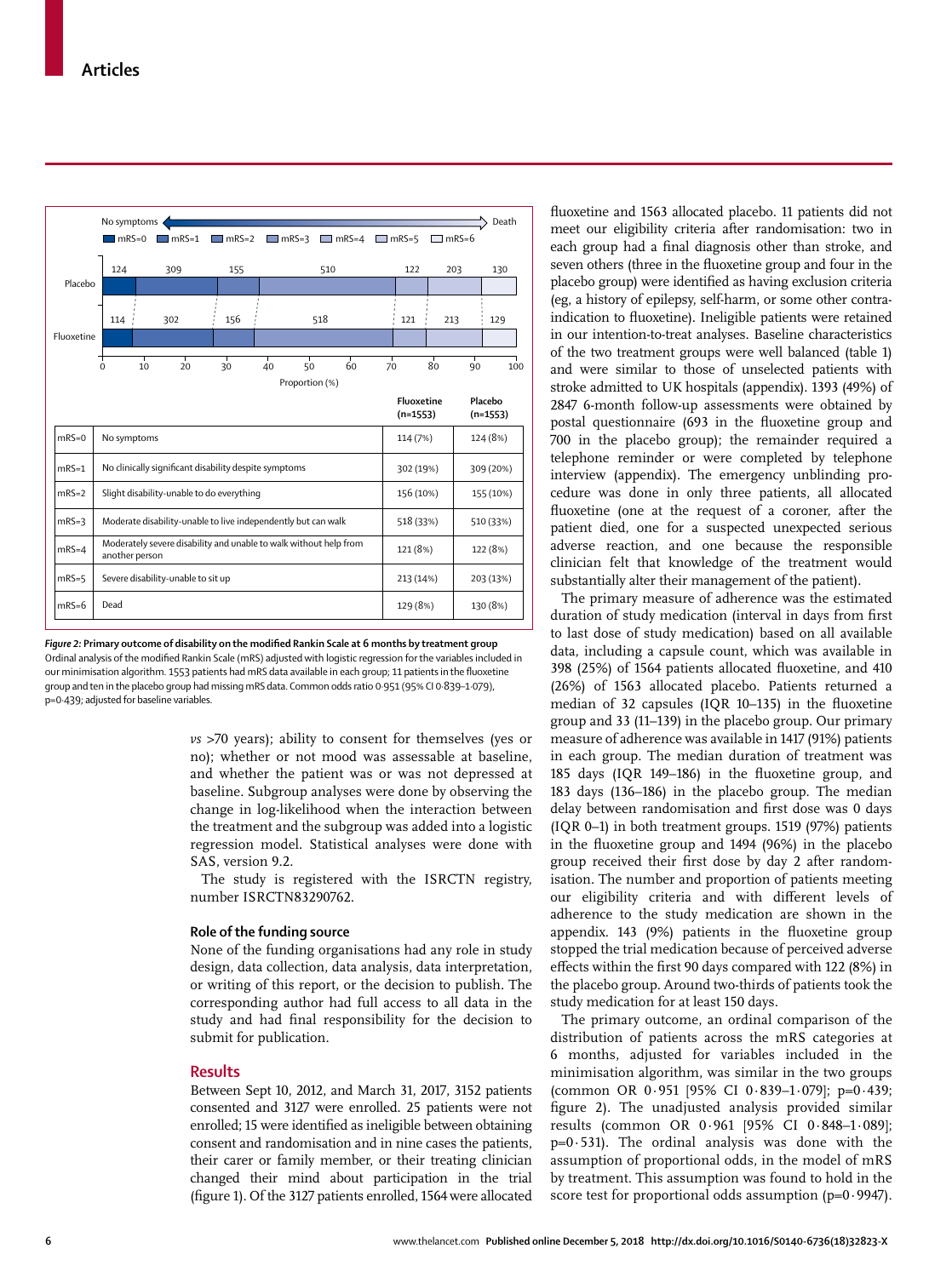Comparison of the mRS dichotomised into 0–2 *vs* 3–6 similarly showed no significant difference between the groups (adjusted OR 0∙955 [95% CI 0∙812–1∙123], p=0∙576; unadjusted OR 0∙957 [0∙827–1∙107], p=0∙352).

SIS

The results of our prespecified subgroup analyses are shown in the appendix. No significant interactions were observed between the prespecified subgroups and the effect of treatment on the primary outcome.

The appendix shows the effect of fluoxetine on our primary outcome in subgroups defined by the eligibility criteria and increasing degrees of adherence to the study medication; we did a series of prespecified per-protocol analyses, which sequentially excluded subgroups of patients who either did not meet our eligibility criteria or had incomplete adherence to the study medication.6 We did not observe greater benefit in patients with greater adherence.

Secondary outcomes at 6 months are shown in table 2 and adverse events at 6 months shown in table 3. Patients allocated fluoxetine were less likely than those allocated placebo to be diagnosed with new depression at 6 months (210 [13∙43%] patients *vs* 269 [17·21%]; difference in proportions 3∙78% [95% CI 1∙26–6∙30]; p=0∙0033) and had better mood measured on MHI-5 at the 6-month follow-up (median 76 [IQR 60–88] *vs* 72 [56–88]; p=0∙0100). Those allocated fluoxetine had an increased risk of bone fractures compared with those allocated placebo (45 [2∙88%] patients *vs* 23 [1∙47%]; difference in proportions 1∙41% [95% CI 0∙38–2∙43]; p=0∙0070). There were no significant differences in any other secondary outcomes at 6 months, including any of the nine domains of the SIS, the Vitality subscale of SF36, and EQ5D-5L (table 2) or other recorded adverse reactions (table 3). The appendix shows the progress through the trial for patients who received any fluoxetine and those who received no fluoxetine by 6 months. Adverse events and safety outcomes in patients who received any fluoxetine within the first 6 months and those who received no fluoxetine, irrespective of the group to which they were allocated, are shown in the appendix.

The appendix shows secondary outcomes at 12 months. The difference in MHI-5 at 6 months was not sustained at 12 months, and the difference between the two treatment groups in the cumulative number of patients diagnosed with new depression over 12 months was no longer significant. More patients had been started on antidepressants in the placebo group than in the fluoxetine group, but some were started on antidepressants for indications other than depression. There were no significant differences between treatment groups in any other secondary outcomes at 12 months, including survival (hazard ratio 0∙929 [95% CI 0∙756– 1∙141]; p=0∙4819; appendix).

We assessed the effect of treatment among the subgroup with motor deficit at baseline (n=2702) but found no evidence of an effect on the mRS (common OR 0∙919 [95% CI 0∙803–1∙051]; p=0∙2172) or on motor score based Data were only available for those who survived and who completed sufficient questions to derive a score. The number of patients with missing scores was similar in the two treatment groups. The number of survivors with missing data across both treatment groups varied from 16 for EQ5D-5L and Mobility to 71 for Emotion. Data are median (IQR). EQ5D-5L=EuroQoL-5 Dimensions-5 Levels (where 1 indicates perfect health, and <0=worse than death). VAS=visual analogue scale. MHI-5=Mental Health Inventory 5 (where higher scores are better). SIS=Stroke Impact Scale (where higher scores are better). \*Mann-Whitney test. †Mean of the Strength, Hand ability, and Mobility domains. ‡Mean of the Strength, Hand ability, Mobility, and Daily activities domains.

**Fluoxetine Placebo p value\***

Strength 56·25 (31·25–81·25) 62·50 (37·50–81·25) 0·7008 Hand ability 45·00 (0·00–90·00) 50·00 (0·00–90·00) 0·4824 Mobility 63·89 (36·11–86·11) 63·89 (33·33–88·89) 0·5486 Motor† 54·86 (27·31–83·33) 56·78 (28·75–82·64) 0·5125 Daily activities 62·50 (37·50–90·00) 65·00 (35·00–90·00) 0·6235 Physical function‡ 56·77 (30·38–84·31) 58·82 (30·56–84·10) 0·5154 Memory 82·14 (57·14–96·43) 82·14 (57·14–96·43) 0·3070 Communication 89·29 (67·86–100) 92·86 (71·43–100·0) 0·1919 Emotion 75·00 (58·33–88·89) 75·00 (58·33–88·89) 0·4687 Participation 62·50 (37·50–87·50) 65·63 (40·63–87·50) 0·2595 Recovery (VAS) 60·00 (40·00–80·00) 60·00 (40·00–80·00) 0·9820 Vitality 56·25 (37·50–75·00) 56·25 (43·75–75·00) 0·6726 MHI-5 76·00 (60·00–88·00) 72·00 (56·00–88·00) 0·0100 EQ5D-5L 0·56 (0·21–0·74) 0·56 (0·19–0·75) 0·5866

*Table 2:* **Secondary outcomes at 6 months by allocated treatment**

|                                          | <b>Fluoxetine</b><br>$(n=1564)$ | Placebo<br>$(n=1563)$ | <b>Difference</b><br>(95% CI)    | p value |  |  |
|------------------------------------------|---------------------------------|-----------------------|----------------------------------|---------|--|--|
| Any stroke                               | 56 (3.58%)                      | 64 (4.09%)            | $-0.51\%$ (-1.90 to 0.80)        | 0.4543  |  |  |
| All thrombotic events                    | 78 (4.99%)                      | 92 (5.89%)            | $-0.90\%$ ( $-2.49$ to $0.69$ )  | 0.2677  |  |  |
| Ischaemic stroke                         | 43 (2.75%)                      | 45 (2.88%)            | $-0.13\%$ ( $-1.30$ to $1.00$ )  | 0.8264  |  |  |
| Other thrombotic events                  | 20 (1.28%)                      | 27 (1.73%)            | $-0.45\%$ ( $-1.30$ to $0.40$ )  | 0.3025  |  |  |
| Acute coronary events                    | 15 (0.96%)                      | 23 (1.47%)            | $-0.51\%$ ( $-1.28$ to 0.26)     | 0.1910  |  |  |
| All bleeding events                      | 41 (2.62%)                      | 38(2.43%)             | 0.19% (-0.91 to 1.29)            | 0.7346  |  |  |
| Haemorrhagic stroke                      | 7(0.45%)                        | 9(0.58%)              | $-0.13\%$ ( $-0.60$ to 0.37)     | 0.6153  |  |  |
| Upper gastrointestinal bleed             | 21 (1.34%)                      | 16(1.02%)             | 0.32% (-0.44 to 1.08)            | 0.4094  |  |  |
| Other major bleeds                       | 13 (0.83%)                      | 14 (0.90%)            | $-0.06\%$ ( $-0.71$ to $0.58$ )  | 0.8454  |  |  |
| Epileptic seizures                       | 58 (3.71%)                      | 40 (2.56%)            | 1.15% (-0.07 to 2.37)            | 0.0651  |  |  |
| Fall with injury                         | 120 (7.67%)                     | 94 (6.01%)            | 1.66% (-0.11 to 3.43)            | 0.0663  |  |  |
| Fractured bone                           | 45 (2.88%)                      | 23 (1.47%)            | 1.41% (0.38 to 2.43)             | 0.0070  |  |  |
| Hyponatraemia <125 mmol/L                | 22 (1.41%)                      | 14 (0.90%)            | $0.51\%$ (-0.24 to 1.26)         | 0.1805  |  |  |
| Hyperglycaemia                           | 23 (1.47%)                      | 16(1.02%)             | 0.45% (-0.33 to 1.22)            | 0.2602  |  |  |
| Symptomatic hypoglycaemia                | 23 (1.47%)                      | 13 (0.83%)            | 0.64% (-0.11 to 1.39)            | 0.0940  |  |  |
| New depression                           | 210 (13.43%)                    | 269 (17.21%)          | $-3.78\%$ ( $-6.30$ to $-1.26$ ) | 0.0033  |  |  |
| New antidepressant                       | 280 (17.90%)                    | 357 (22.84%)          | $-4.94\%$ (-7.76 to -2.12)       | 0.0006  |  |  |
| Attempted or actual suicide              | 3(0.19%)                        | 2(0.13%)              | 0.06% (-0.02 to 0.34)            | 0.6550  |  |  |
| Data are n (%), unless otherwise stated. |                                 |                       |                                  |         |  |  |

*Table 3:* **Adverse events at 6 months by treatment group**

on the mean of SIS Strength, Hand, and Mobility domains (fluoxetine median 48∙43 [IQR 24∙98–78∙84] *vs* placebo 52∙66 [25∙28–77∙22]; p=0∙4714). Additionally, in patients with aphasia at baseline and an SIS communication domain score available at 6 months (n=894) we found no difference in median SIS communication domain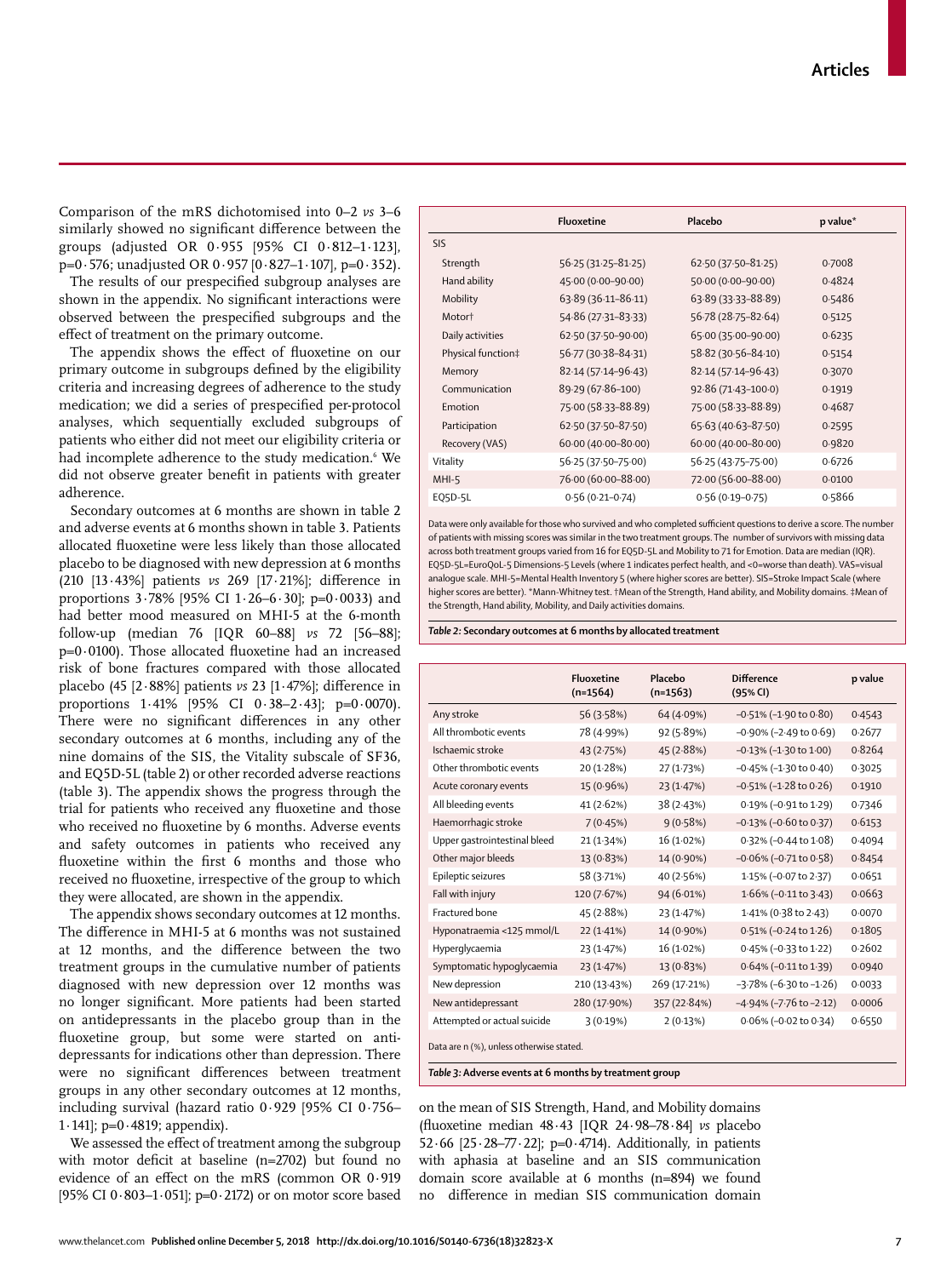scores (fluoxetine 64∙29 [IQR 32∙14–89∙29] *vs* placebo 64∙29 [35∙71–89∙29]; p=0∙4971).

### **Discussion**

The results of the FOCUS trial show that fluoxetine 20 mg given daily for 6 months after an acute stroke does not significantly improve patients' functional outcome or survival at 6 and 12 months. However, fluoxetine decreased the occurrence of depression and increased bone fractures at 6 months.

The strengths of the study, supporting the internal validity of the results, are that bias was minimised by central randomisation without any prospect of foreknowledge; patients, carers, and outcome assessment were masked (with only three episodes of unmasking); there were few losses to follow-up (<1%), and prespecified intention-to-treat analyses were done. The small difference in the numbers of patients stopping the trial medication for perceived adverse effects suggests that unmasking because of adverse effects was unlikely to have had a significant effect on our results. In any case, expectation bias would normally be expected to bias the result in favour of active treatment. Random error was also minimised by the large sample size and high rates of follow-up, which provided greater statistical power than in previous similar trials. The external validity of the results, at least for the UK stroke population, is supported by the large number of participating hospitals throughout the UK. Compared with unselected patients with stroke admitted to UK hospitals (appendix), there were few differences in the baseline characteristics of patients enrolled in the FOCUS trial.<sup>27,28</sup> Patients enrolled in FOCUS had slightly more severe strokes than unselected patients (NIHSS 6 *vs* 4), which probably reflected inclusion criteria that required patients to have a neurological deficit persisting at the time of enrolment. Also, 60% of enrolled patients were men compared with a UK average of 50%—an unexplained but common observation in stroke trials.<sup>29</sup> Enrolled patients were slightly younger than the UK average (71 years *vs* 77 years), which might partly explain the male preponderance, with older women being under-represented. Many studies included in the previously published systematic review of randomised controlled trials of fluoxetine were from China, whereas non-white patients comprised less than 5% of those recruited in FOCUS. The ongoing AFFINITY trial is recruiting in Vietnam and will include a larger proportion of Asian patients.<sup>5</sup>

The validity of our results is also supported by the observed reduction in the occurrence of new post-stroke depression at 6 months with fluoxetine, which is consistent with its known antidepressant effects and the results of the FLAME trial. A previous systematic review of five randomised controlled trials (two of fluoxetine, two of sertraline, and one of escitalopram), including FLAME, in patients with stroke and no depression tested whether SSRIs prevented the development of poststroke depression.<sup>30</sup> In a pooled analysis, 23  $(9.3\%)$  of 248 patients treated with an SSRI developed post-stroke depression compared with 59 (24·4%) of 242 treated with a placebo (OR 0∙37 [95% CI 0∙22–0∙61]; p=0∙001). The rate of depression in the placebo groups of these trials was much higher than that in FOCUS, which might have reflected the characteristics of the patients (as they tended to have had more severe strokes than those enrolled in FOCUS) or the different methods of diagnosing depression. Although this observation is consistent with our findings in terms of the direction (but not the magnitude) of treatment effect, it does not take into account the possible excess risk of adverse effects (such as bone fractures), which might offset any benefits of reducing the frequency of post-stroke depression.

The observed 1∙4% absolute excess risk of bone fractures at 6 months with fluoxetine in FOCUS is also consistent with previous reports from large case-control and cohort studies.<sup>31</sup> The magnitude of the increased risk in previous observational studies tended to be greater than in FOCUS, but this difference might be attributable to the inherent confounding by treatment indication in observational studies. The rates of serious adverse reactions to fluoxetine referred to in the summary of product characteristics, which we included as secondary outcomes in this trial (eg, epileptic seizures, falls, hyponatraemia, uncontrolled diabetes, and upper gastrointestinal bleeding), were higher in the fluoxetine group than in the placebo group, but the absolute differences were small and not significant. Despite concerns about the effects of fluoxetine on platelet function and interactions with antiplatelet and anticoagulant medications, we observed no effect on bleeding or thrombotic adverse events.

The main limitation of FOCUS was the moderate adherence to the trial medication, which might have led us to under-estimate any treatment effect. However, adherence measured in FOCUS was superior to that reported in routine clinical practice, and did not differ substantially between the treatment groups.<sup>32</sup> Differences in adherence between the fluoxetine and placebo groups were more likely if reduced adherence resulted from possible adverse reactions or perceived change (or no change) in patients' conditions. We repeated the analysis of our primary outcome after sequentially excluding patients with different reasons for, and different degrees of, adherence. Such per-protocol analyses can increase the risk of bias, usually in favour of the active treatment. However, our analyses (shown in the appendix) did not show any increased benefit from fluoxetine in patients with greater adherence.

Our use of the smRSq as the primary outcome measure could be perceived as a limitation. However, the smRSq is a valid, reliable, and patient-centred measure of functional outcome, thus ensuring our results are relevant to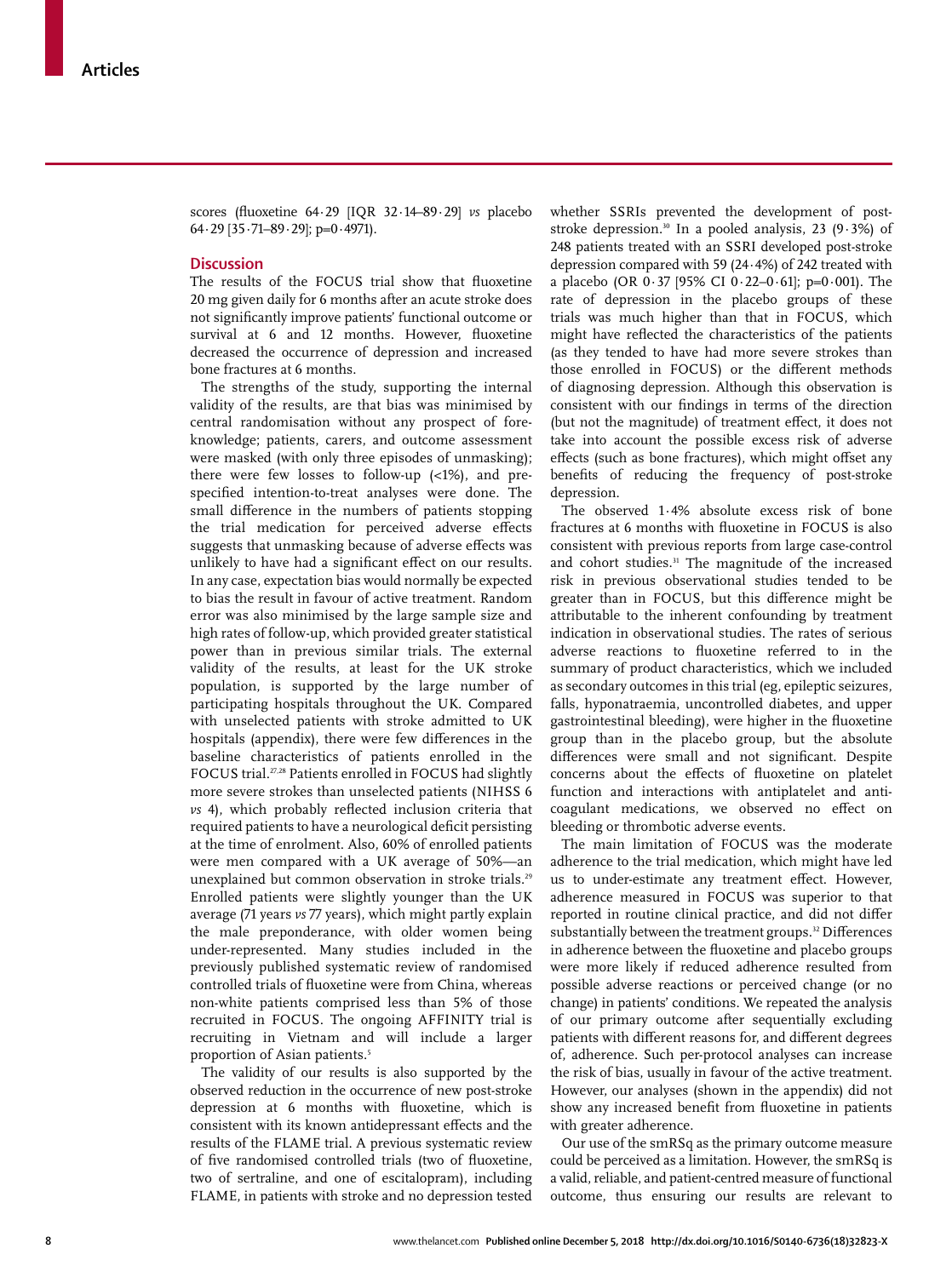patients and their families.<sup>8,12,13</sup> Additionally, local, face-toface assessments of outcomes might be more prone to unmasking than those done through postal and telephone follow-up because of patients reporting adverse effects of trial medication. We used patient-reported outcomes, the Patient Health Questionnaire 2 (PHQ-2) at baseline and the smRSq, MHI-5, and SIS motor score at follow-up by postal and telephone questionnaires. Other limitations of FOCUS include the absence of a standardised psychiatric assessment at baseline or follow-up and absence of a structured neurological examination during follow-up, which were impractical to include in this large, pragmatic, multicentre trial.

We cannot definitively exclude an effect of fluoxetine on a directly measured neurological deficit—such as the Fugl-Meyer motor score, which was measured in the FLAME trial. However, we have shown that a resulting improvement in functional status measured with the mRS or SIS is unlikely.

Other trials of similar design to FOCUS, but with smaller recruitment targets, are ongoing.<sup>5,6</sup> These studies should allow us to confirm the effects of fluoxetine on post-stroke depression and bone fractures, and provide more precise estimates of the benefits and harms of early fluoxetine, to guide its use in patients with stroke and perhaps other older people with comorbidities. These ongoing trials will also establish the external validity of the FOCUS trial in stroke populations with different ethnic groups and healthcare backgrounds—for example, with different intensities of physical rehabilitation.

In summary, the results of the FOCUS trial show that fluoxetine 20 mg given daily for 6 months after an acute stroke did not influence patients' functional outcomes but did decrease the occurrence of depression and increase the occurrence of bone fractures. These results do not support the routine use of fluoxetine either for the prevention of post-stroke depression or to promote recovery of function. Ongoing trials and a planned individual patient data meta-analysis are needed to confirm or refute a more modest benefit, either overall or in particular subgroups, and to provide more precise estimates of any harms.

#### **Contributors**

MD was Co-Chief Investigator, participated in the steering committee, was involved in the design of the trial, and collected, verified, and analysed data and drafted this report. JF participated in the steering committee, was involved in the design of the trial, and analysed health economic data. CG participated in the steering committee, was involved in the design of the trial, wrote the first draft of the statistical analysis plan, and verified and analysed data. MH was involved in the trial design and helped conduct relevant systematic reviews. GJH was involved in the trial design and helped conduct relevant systematic reviews. AH was involved in the trial design and advised on the management of depression within the trial. SL was involved in the trial design and advised on the statistical analysis plan. EL was involved in the design of the trial. PS chaired the steering committee of the initial phase. GM was Co-Chief Investigator, participated in the steering committee, was involved in the design of the trial and data collection, and coordinated the systematic review of the randomised controlled trials. All members of the writing committee listed here have

commented on the analyses and drafts of this report and have seen and approved the final version of the report.

#### **Writing group of the FOCUS Trial Collaboration**

Martin Dennis (Chair), John Forbes, Catriona Graham, Maree Hackett, Graeme J Hankey, Allan House, Stephanie Lewis, Erik Lundström, Peter Sandercock, Gillian Mead.

#### **Declaration of interests**

We declare no competing interests.

#### **Data sharing**

The study protocol and statistical analysis plan have been published.<sup>5,6</sup> A fully anonymised trial dataset with individual participant data and a data dictionary will be made available to other researchers after the publication of the full trial report in the *Health Technology Assessment* journal in 2019. Requests should first be directed to Martin Dennis (Co-Chief Investigator). Written proposals will be assessed by the FOCUS trial team and a decision made about the appropriateness of the use of data. A data sharing agreement will be put in place before any data will be shared.

#### **Acknowledgments**

The start-up phase of the FOCUS trial was funded by the UK Stroke Association (TSA 2011101) and the main phase funded by the [NIHR](http://www.hta.ac.uk/project)  [Health Technology Assessment Programme](http://www.hta.ac.uk/project) (project number 13/04/30). The views and opinions expressed herein are those of the authors and do not necessarily reflect those of the NIHR Health Technology Assessment Programme. Recruitment and follow-up was supported by the NIHR-funded UK Stroke Research Network and the Scottish Stroke Research Network, which was supported by NHS Research Scotland (NRS).

#### **References**

- 1 GBD 2015 Disease and Injury Incidence and Prevalence Collaborators. Global, regional, and national incidence, prevalence, and years lived with disability for 310 diseases and injuries, 1990– 2015: a systematic analysis for the Global Burden of Disease Study 2015. *Lancet* 2016; **388:** 1545–602.
- 2 Chollet F, Tardy J, Albucher JF, et al. Fluoxetine for motor recovery after acute ischaemic stroke (FLAME): a randomised placebocontrolled trial. *Lancet Neurol* 2011; **10:** 123–30.
- 3 Mead GE, Hsieh CF, Lee R, et al. Selective serotonin reuptake inhibitors (SSRIs) for stroke recovery. *Cochrane Database Syst Rev* 2012; **11:** CD009286.
- Schambra H, O'Dell MW. Should this patient with ischemic stroke receive fluoxetine? *PM R* 2015; **7:** 1294–99.
- 5 Mead G, Hackett ML, Lundstrom E, Murray V, Hankey GJ, Dennis M. The FOCUS, AFFINITY and EFFECTS trials studying the effect(s) of fluoxetine in patients with a recent stroke: a study protocol for three multicentre randomised controlled trials. *Trials* 2015; **16:** 369.
- 6 Graham C, Lewis S, Forbes J, et al. The FOCUS, AFFINITY and EFFECTS trials studying the effect(s) of fluoxetine in patients with a recent stroke: statistical and health economic analysis plan for the trials and for the individual patient data meta-analysis. *Trials* 2017; **18:** 627.
- 7 Altman DG, Bland JM. Treatment allocation by minimisation. *BMJ* 2005; **330:** 843.
- 8 Bruno A, Shah N, Lin C, et al. Improving modified Rankin scale assessment with a simplified questionnaire. *Stroke* 2010; **41:** 1048–50.
- 9 Counsell C, Dennis M, McDowall M, Warlow C. Predicting outcome after acute stroke: development and validation of new models. *Stroke* 2002; **33:** 1041–47.
- 10 The National Institute of Neurological Disorders and Stroke rt-PA Stroke Study Group. Tissue plasminogen activator for acute ischemic stroke. *N Engl J Med* 1995; **333:** 1581–87.
- 11 White R, Bradnam V. Handbook of drug administration via enteral feeding tubes, 2nd edn. London: Pharmaceutical Press, 2010.
- 12 Bruno A, Akinwuntan AE, Lin C, et al. Simplified modified Rankin scale questionnaire: reproducibility over the telephone and validation with quality of life. *Stroke* 2011; **42:** 2276–79.
- 13 Dennis M, Mead G, Doubal F, Graham C. Determining the modified Rankin score after stroke by postal and telephone questionnaires. *Stroke* 2012; **43:** 851–53.
- 14 Duncan PW, Wallace D, Lai SM, Johnson D, Embretson S, Laster LJ. The stroke impact scale version 2.0: evaluation of reliability, validity and sensitivity to change. *Stroke* 1999; **30:** 2131–40.

www.thelancet.com **Published online December 5, 2018 http://dx.doi.org/10.1016/S0140-6736(18)32823-X 9**

For more on the **NIHR Health Technology Assessment Programme** see [http://www.hta.](http://www.hta.ac.uk/project) [ac.uk/project](http://www.hta.ac.uk/project)